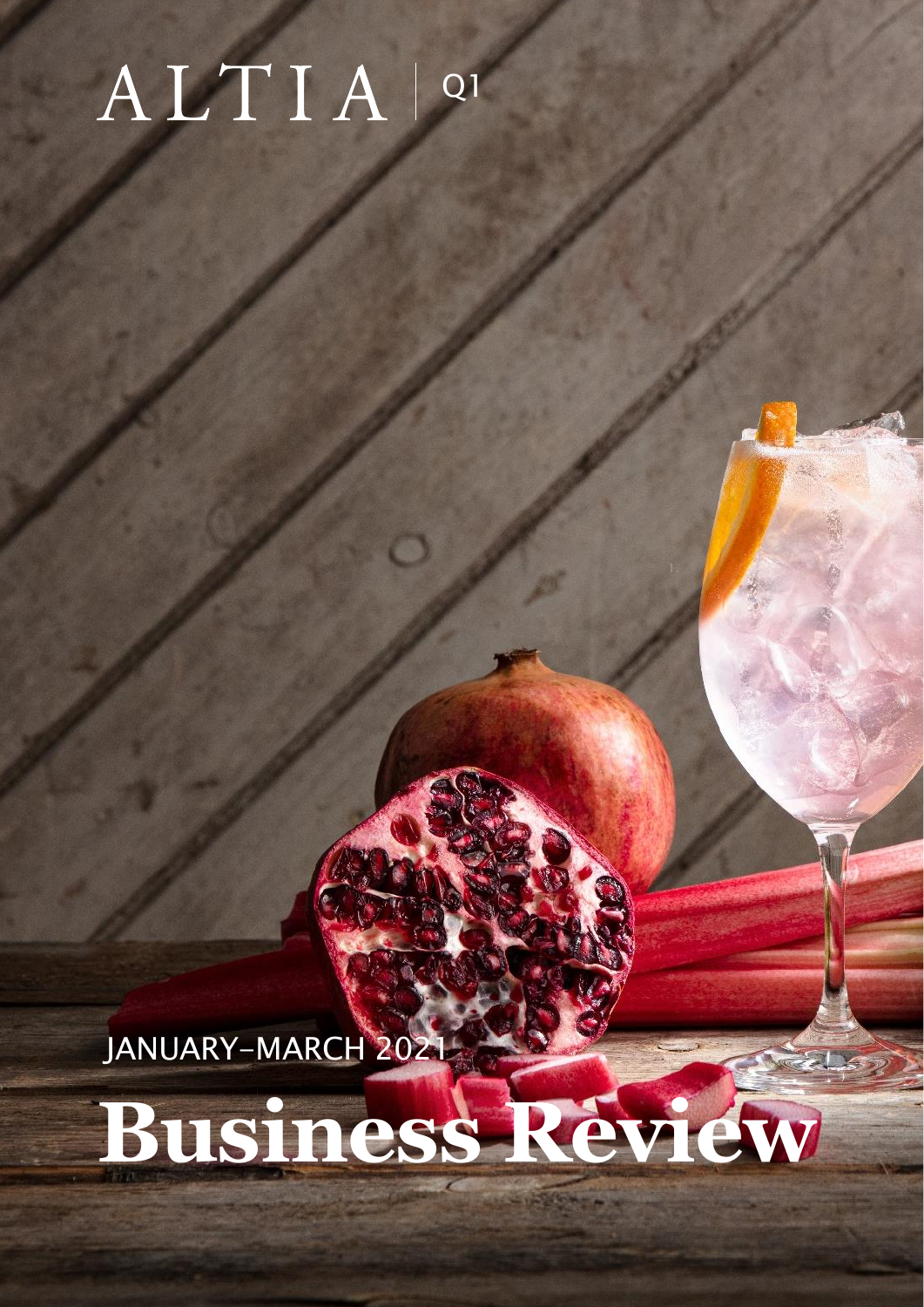## **Sales and profitability improved in Q1**

#### **January–March 2021 compared to January–March 2020**

- Reported net sales were EUR 71.7 (68.2) million
- In constant currencies, net sales increased by 3.1% in comparison to the previous year
- Net sales of Finland & Exports segment were EUR 23.0 (23.8) million
- Scandinavia segment's net sales were EUR 24.2 (22.0) million
- Altia Industrial's net sales were EUR 24.5 (22.4) million
- Comparable EBITDA was EUR 7.7 (5.5) million, 10.8% (8.1%) of net sales
- EBITDA was EUR 4.6 (5.4) million, 6.4% (8.0%) of net sales
- Items affecting comparability were EUR -3.2 million relating to planned merger between Altia and Arcus
- Net debt / comparable EBITDA (rolling 12 months) was 0.2 (1.1)
- Altia has decided to provide a short-term outlook but no guidance for 2021, due to the uncertainties caused by COVID-19 and the low predictability for the full year 2021, page 10.

This is not an interim report as specified in the IAS 34 standard. The company complies with half-yearly reporting, according to the Finnish Securities Markets Act and discloses business reviews for the first three- (Q1) and nine-month (Q3) periods of the year. The figures in the review are unaudited. Reconciliation of alternative key ratios to IFRS figures is presented in the appendix on page 13. For important information for U.S. shareholders, please see "Important Information" on page 12.

#### KEY FIGURES

|                                                      | Q1 21  | Q1 20   | 2020   |
|------------------------------------------------------|--------|---------|--------|
| Net sales, EUR million                               | 71.7   | 68.2    | 342.4  |
| Comparable EBITDA, EUR million                       | 7.7    | 5.5     | 52.4   |
| % of net sales                                       | 10.8   | 8.1     | 15.3   |
| EBITDA, EUR million                                  | 4.6    | 5.4     | 40.3   |
| Comparable operating result, EUR million             | 3.9    | 1.1     | 35.0   |
| % of net sales                                       | 5.4    | 1.6     | 10.2   |
| Operating result, EUR million                        | 0.7    | 1.0     | 22.9   |
| Result for the period, EUR million                   | 0.7    | 1.3     | 17.8   |
| Earnings per share, EUR                              | 0.02   | 0.04    | 0.49   |
| Net cash flow from operating activities, EUR million | $-0.3$ | $-15.4$ | 56.1   |
| Net debt / comparable EBITDA, rolling 12 months      | 0.2    | 1.1     | $-0.1$ |
| Average number of personnel                          | 640    | 642     | 650    |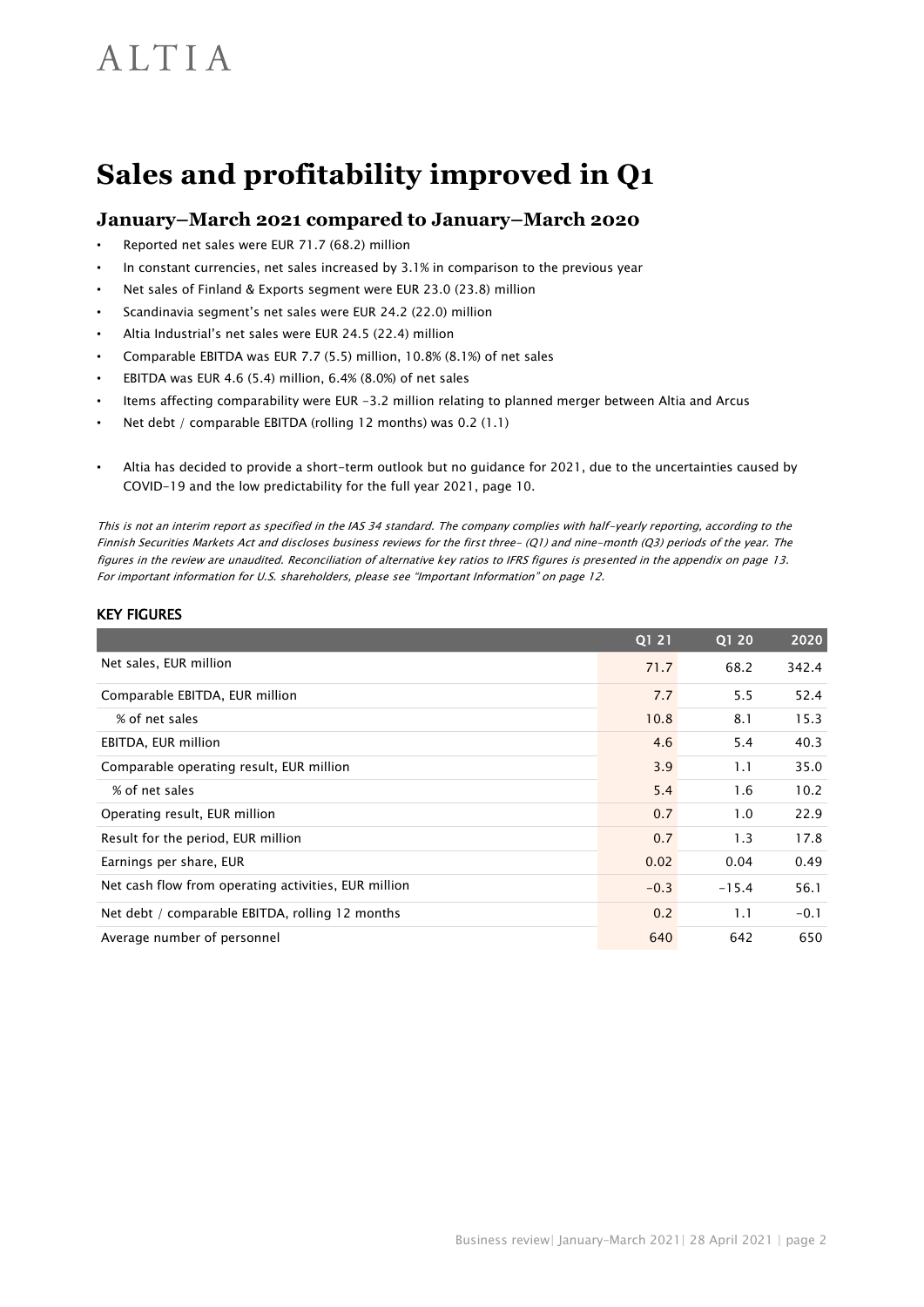

#### **CEO Pekka Tennilä:**

"I am happy that our year has gotten off to a great start. Our financial performance during the first quarter of 2021 was solid. The preparations for the Altia and Arcus merger is proceeding in good dialogue with the competition authorities. During the pandemic our focus has been on the health and safety of our employees and continuity of our operations. Thanks to our joint efforts in supply chain, we have been able to run our operations without any major delays. In the monopoly channels we have continued to strengthen our brands through digital activations and bring exciting novelties to growing categories. I want to thank all our employees for their strong and successful efforts during these extraordinary times.

During the first quarter of 2021, Altia's net sales increased by 5.1% from the previous year. In the Scandinavia segment, net sales grew in all markets, in Sweden, Norway, and Denmark. The growth was driven by strong sales in the monopolies offsetting the decline in on-trade. By product categories, growth was strongest in spirits. The Finland & Exports segment has been more affected by the Covid-19 restrictions. Net sales declined from the previous year due to the significant sales drop in travel retail and on-trade. However, in Finland, sales increased driven by monopoly channel growth. The timing of Easter had a positive impact on consumer goods sales in both consumer segments. Altia Industrial segment sales exceeded our expectations in the first quarter with growth in all industrial products' categories.

In the first quarter our profitability improved from the previous year with comparable EBITDA increasing from EUR 5.5 million to EUR 7.7 million. The drivers for the strong profitability performance were the two consumer product segments, i.e. Scandinavia and Finland & Exports, where the positive channel and product mix together with initiatives on revenue management delivered good results. The strong performance in Scandinavia was further supported by favourable currency rates. The reported result for the period was impacted by costs related to the planned Altia and Arcus merger, booked as items affecting comparability.

During the first quarter our financial position has strengthened further with an improvement in net cash flow from operations. This was due the good development of our net working capital.

In our sustainability roadmap, we have set the target for significantly reducing our packaging CO2 footprint and making our packages fully recyclable. During the first quarter our new bag-in-box production line was started at our Rajamäki plant, allowing not only the introduction of new innovative packaging to the market, but -as the only producer in the Nordics- enabling us to make wine bag-in-boxes which are 100% recyclable. We also launched wine PET bottles made of 100% recycled material, for example, for our Chill Out brand, again as the first in the Nordics within wine and spirits.

In 2021, we look forward to reaching an important strategic milestone with the planned merger of Altia and Arcus to form the leading Nordic wine and spirits brand house: Anora Group. The competition authority process is proceeding in good dialogue with the competition authorities in Finland, Sweden and Norway. As disclosed on 15 April 2021,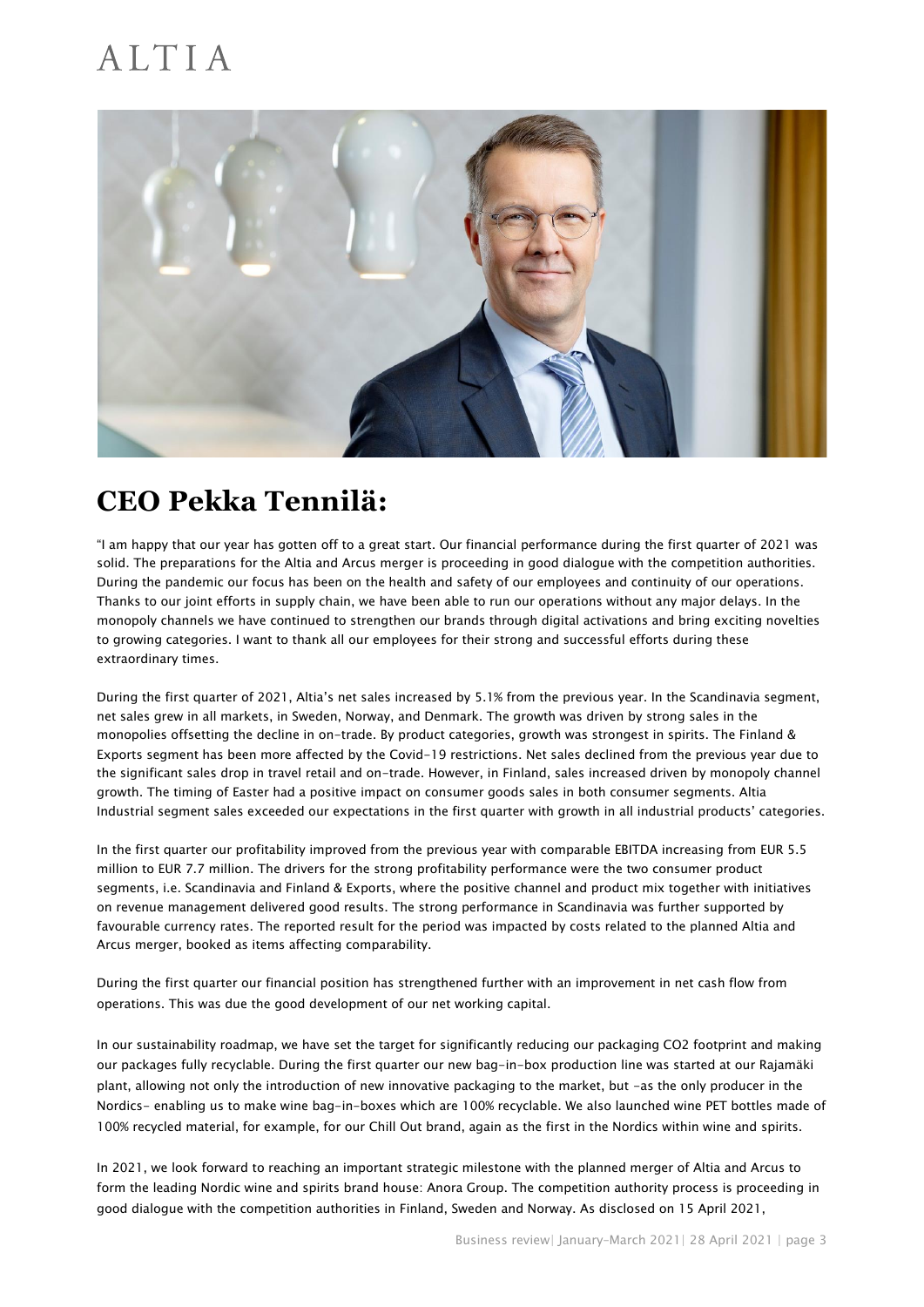completion of the Merger may be delayed till autumn of 2021, since a binding agreement on the divestments must be entered into prior to the completion of the Merger.

Altia´s Annual General Meeting was held in March 2021. In line with Altia's Board of Directors proposal, it decided that a dividend of EUR 0.35 per share is to be paid for the financial year 2020. The AGM also decided to renew the Board of Directors' authorisation to resolve on an extra dividend of EUR 0.40 per share, which is to be paid just before the completion of the merger between Altia and Arcus.

Forecasting the recovery of the operating environment is difficult as this depends largely on the development of COVID-19, the progress of vaccinations, and changes in consumer behaviour. Due to these uncertainties predictability is weak for the full year 2021, and we have decided to provide a short-term outlook but no guidance for 2021."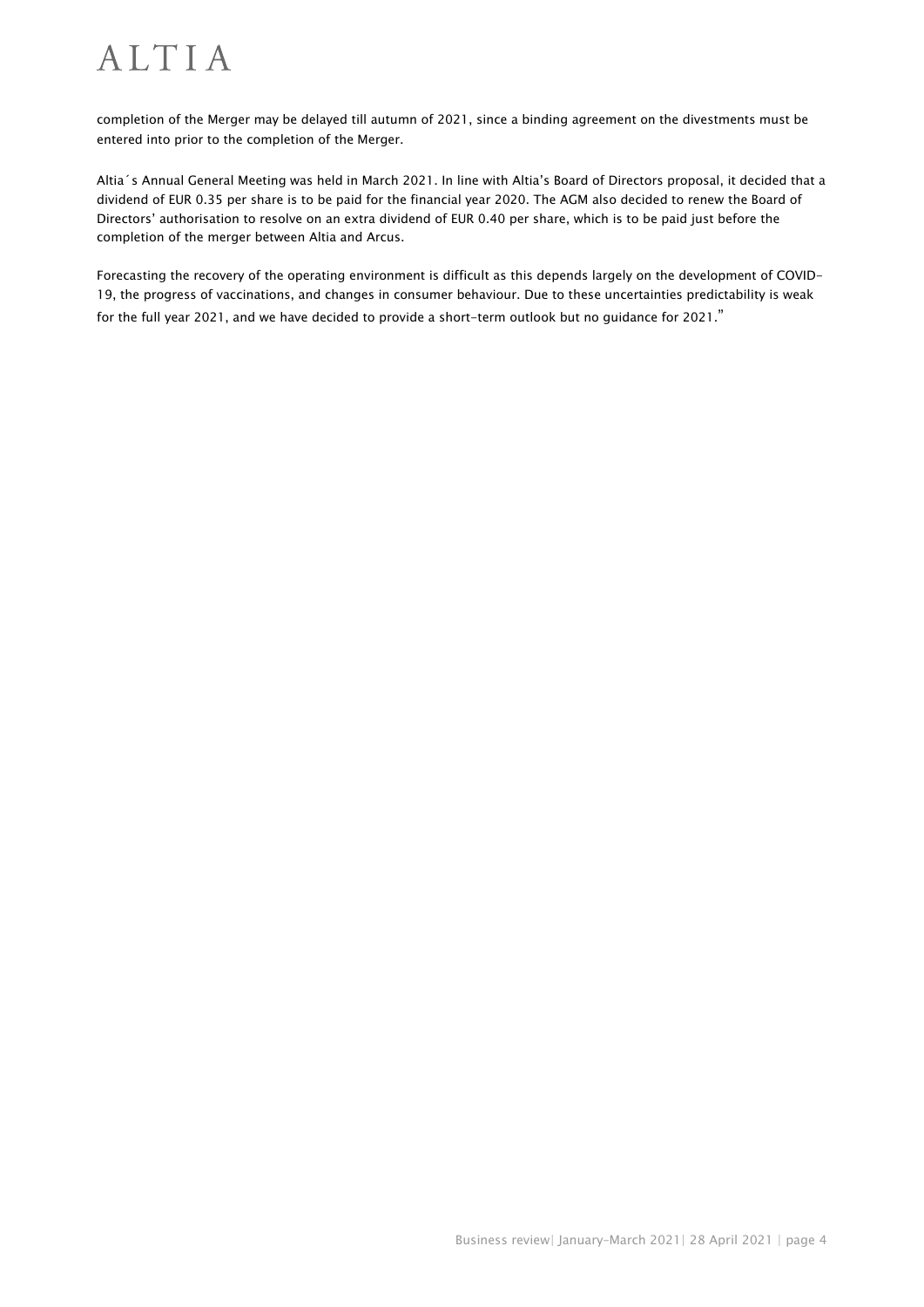

## **Financial review**

#### **Seasonality**

There are substantial seasonal fluctuations in the consumption of alcoholic beverages impacting the net sales and cash flow of Altia. The company typically generates large amounts of its revenue and cash flow during the fourth quarter of the year, whereas the first quarter of the year is significantly lower. In addition, excise taxes related to the high season at the end of the year are paid in Q1, resulting in large cash outflows at the beginning of the year. Also Easter fluctuating between Q1 and Q2 impacts quarterly sales and profitability. This year most of the Easter sell-in took place in Q1.

#### **Net sales**

In January–March, Altia Group's net sales increased by 5.1% to EUR 71.7 (68.2) million. The net sales increase in constant currencies was 3.1%.

The growth of net sales was driven by the strong performance of the Altia Industrial and Scandinavia segments, supported by the timing of Easter and favourable currency rates. With Easter falling in early April monopoly sales increased in March.

The monopoly channel sales have continued to increase and have at least partly offset the decline in travel retail and ontrade. The restaurants, bars, and other on-trade channels have been heavily restricted in all countries in Scandinavia, Finland and the Baltics during the first quarter. In Scandinavia the higher monopoly volumes were driven by spirits, wines showing moderate growth. The Covid-19 restrictions in travel retail have significantly impacted the Finland & Exports segment´s sales. In the Finland & Exports segment, net sales declined despite the higher volumes in the monopoly channel and growing net sales of grocery trade in Finland and in the Baltics. The decline in wines was mainly related to changes in the partner portfolio in early 2020. In the Altia Industrial segment, both services and industrial products have performed well, supported by non-recurring ethanol and bulk cognac sales.

#### NET SALES BY SEGMENT

| <b>EUR million</b> | Q1 21 | 01 20 | Change, % | 2020  |
|--------------------|-------|-------|-----------|-------|
| Finland & Exports  | 23.0  | 23.8  | $-3.5$    | 117.2 |
| Scandinavia        | 24.2  | 22.0  | 9.9       | 123.9 |
| Altia Industrial   | 24.5  | 22.4  | 9.4       | 101.2 |
| Total              | 71.7  | 68.2  | 5.1       | 342.4 |

#### NET SALES BY PRODUCT CATEGORY

| <b>EUR million</b>               | Q1 21 | Q1 20 | Change, % | 2020  |
|----------------------------------|-------|-------|-----------|-------|
| Spirits                          | 26.0  | 24.4  | 6.3       | 119.1 |
| Wine                             | 20.7  | 20.9  | $-0.9$    | 119.5 |
| Other beverages                  | 0.5   | 0.5   | 12.6      | 2.5   |
| Industrial products and services | 24.5  | 22.4  | 9.4       | 101.2 |
| <b>Total</b>                     | 71.7  | 68.2  | 5.1       | 342.4 |

Business review| January–March 2021| 28 April 2021 | page 5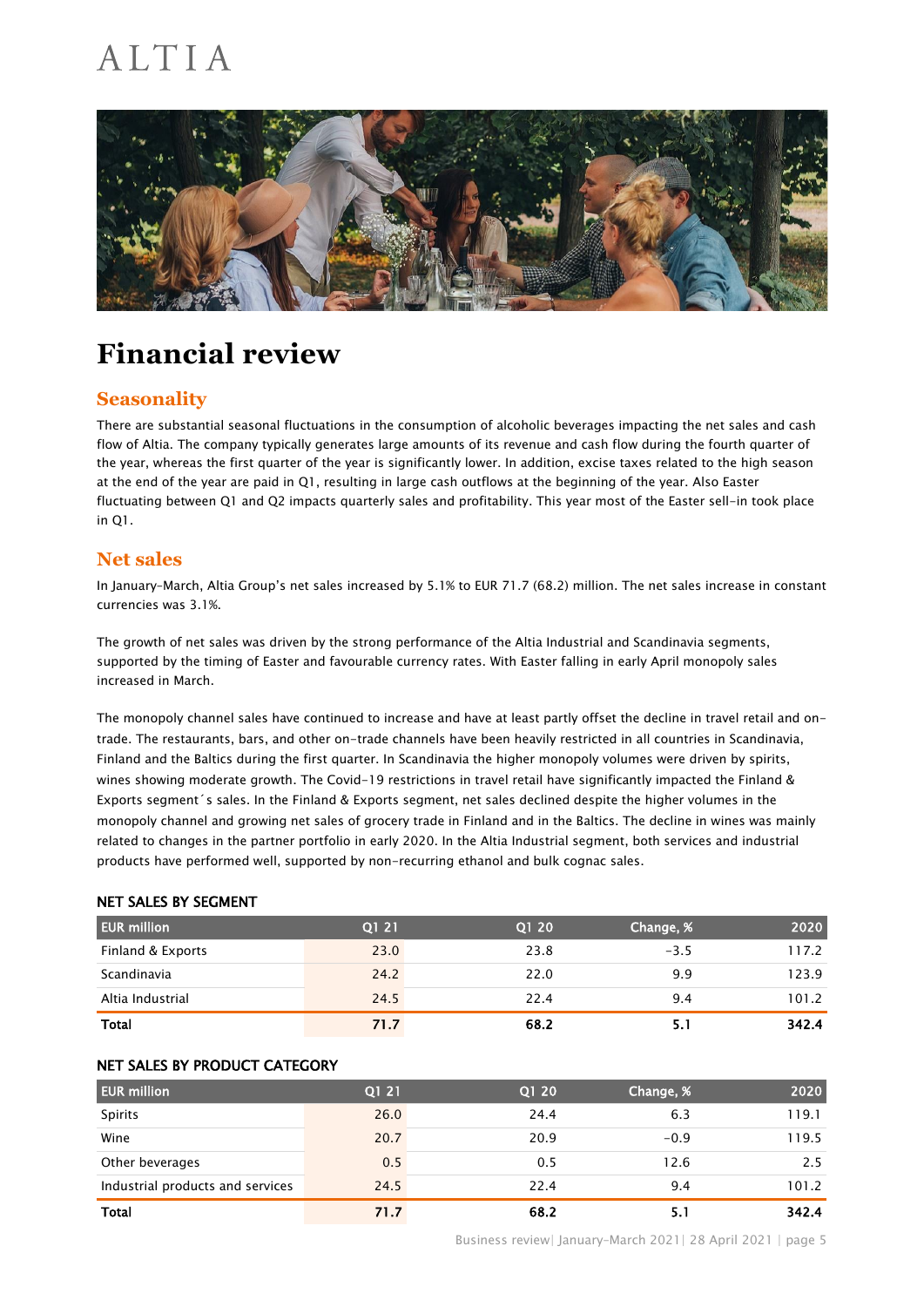#### **Profitability**

In January–March, comparable EBITDA, i.e. EBITDA excluding items affecting comparability (IAC), was EUR 7.7 (5.5) million, which is 10.8% (8.1%) of net sales. The profitability improvement is related to an increase in sales, revenue management and positive currency development. Profitability was negatively impacted by the higher price level of barley.

Items affecting comparability totalled EUR –3.2 (-0.1) million and were related to the planned merger. Reported EBITDA was EUR 4.6 (5.4) million.

| <b>EUR million</b> | Q1 21 | Q1 20  | Change, % | 2020 |
|--------------------|-------|--------|-----------|------|
| Finland & Exports  | 3.5   | 2.8    | 26.1      | 19.8 |
| Scandinavia        | 1.7   | $-0.1$ | 1340.3    | 14.2 |
| Altia Industrial   | 2.1   | 2.2    | $-1.5$    | 17.9 |
| Other              | 0.4   | 0.7    | $-47.5$   | 0.5  |
| <b>Total</b>       | 7.7   | 5.5    | 40.2      | 52.4 |
| % of net sales     | 10.8  | 8.1    |           | 15.3 |

#### COMPARABLE EBITDA BY SEGMENT

Items affecting comparability are presented in the appendix on page 13.

#### **Cash flow and balance sheet**

During the first quarter, Altia has continued to focus on net working capital management to support a solid net cash flow from operations. In January–March, the net cash flow from operations totalled EUR –0.3 (-15.4) million. The significant improvement in the net cash flow from operations is related to net working capital development. The change in the payment schedule of excise tax in Finland has a significant positive effect on net working capital by increasing the short term liabilities. Receivables sold, related to receivables from the Finnish and Swedish monopolies, grew and amounted to EUR 62.0 (54.6) million at the end of the period. The growth of receivables from the monopolies relates to the channel shift with more sales to monopolies since the start of the pandemic.

At the end of the reporting period, the Group's net debt amounted to EUR 9.4 (48.9) million and the reported net debt to comparable EBITDA ratio was 0.2 (1.1). The solid net debt development relates to the positive cash release at the end of the financial year 2020 together with the continued solid year-on-year development in the first quarter of 2021. Altia has continued to issue commercial papers to secure the liquidity position of the Group. The funds are deposited as cash by the Company and consequently the issues have no impact on the net debt and net gearing levels while they have impacted the equity ratio of the Group by affecting the balance sheet total. The change in the payment schedule of excise tax in Finland is also affecting the Equity ratio by significantly increasing the short term liabilities. The balance sheet total increased to EUR 437.0 (424.5) million at the reporting date. The equity ratio was 33.0% (34.7%) while gearing was 6.5% (33.2%).

On the financing side, Altia's back-up facilities consists of a committed revolving credit facility amounting to EUR 60.0 (60.0) million being part of the syndicated loan arrangement valid until January 2023. In addition, Altia has an overdraft facility of EUR 10.0 (10.0) million. Of the available back-up facilities, EUR 0.0 (0.0) million were used per balance sheet date. To manage short term liquidity needs Altia has an extensive commercial paper programme amounting to EUR 100.0 (100.0) million. Despite the significant changes in the supply of funds in the market, the company has been able to raise funds from the commercial paper market. Investor preferences have clearly shifted towards shorter term maturities during the crisis. The nominal value of commercial papers issued amounted to EUR 40.0 (55.0) million at the end of the reporting period.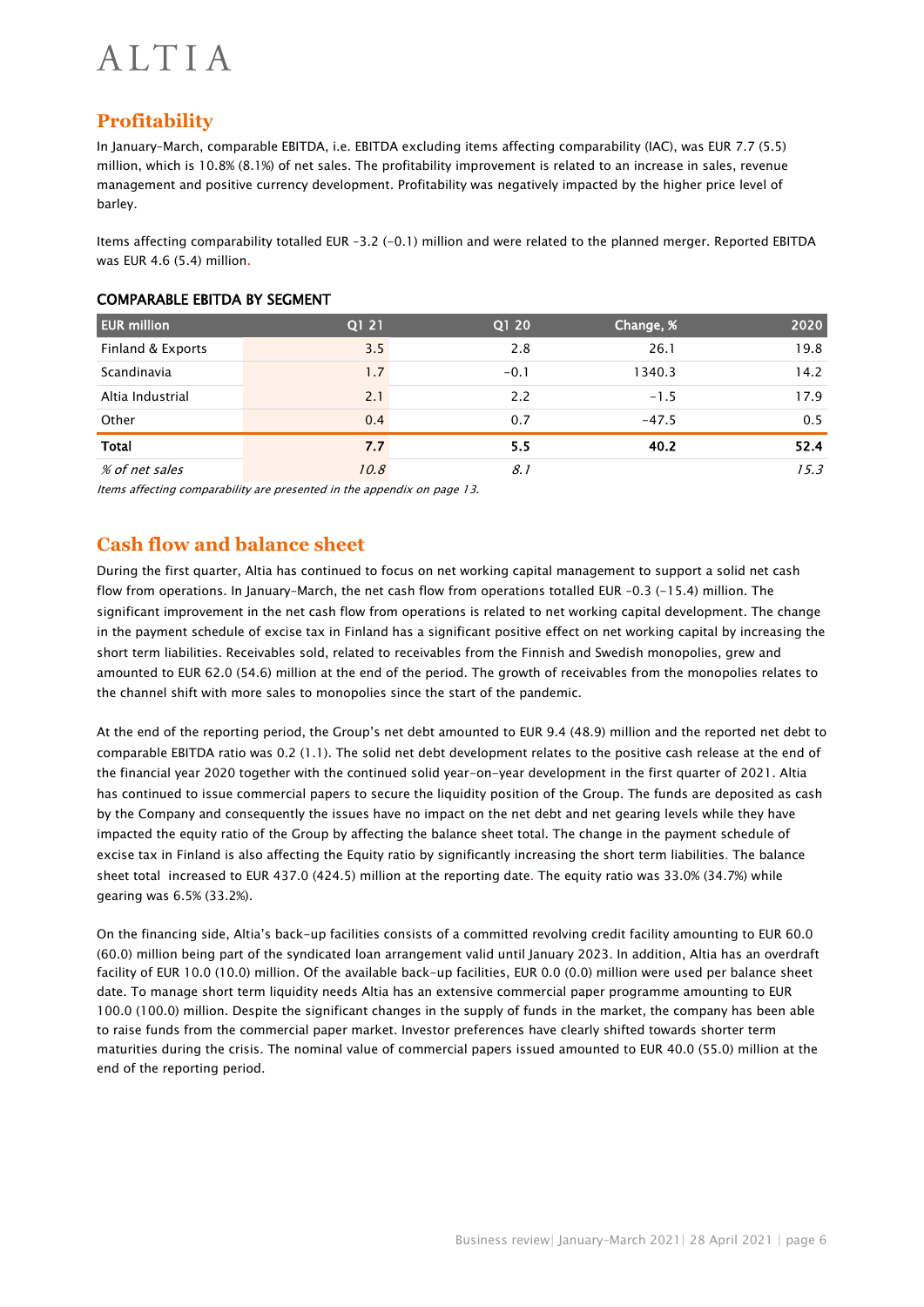#### **Impacts of COVID-19**

The COVID-19 restrictions have a significant impact on Altia's operating environment and sales channels. The predictability is low due to the continuously shifting restrictions and hence forecasting is difficult. The key impacts and uncertainties of COVID-19 are described below.

#### Consumer beverages (Finland & Exports and Scandinavia segments)

- Of Altia's beverage sales channels, travel retail, exports, and on-trade are restricted or closed due to COVID-19 restrictions.
- Despite consumers shifting purchases of alcoholic beverages to monopolies the sales to monopolies have not compensated fully for the shortfall coming from travel retail, exports and on-trade.
- The recovery of travel retail, exports and on-trade depends on the level and extent of government restrictions and recommendations on travelling, social distancing, restaurant opening hours and sales of alcoholic beverages.
- The pace of recovery is still difficult to estimate. It is affected by changes in consumer behaviour and expected to vary across sales channels: on-trade channels could be expected to recover faster than travel retail.
- Uncertainty in the sales to the monopoly channel is related to 1) the monopoly channel remaining open and continuing normal operations which could be dependent on, for example, the health of the monopolies' personnel and political decision-making, and to 2) Altia's ability to deliver products.

#### Altia Industrial

- Uncertainty is high both in industrial products and services. The underlying demand for starch has weakened due to the decreased demand for printing paper. The ethanol market is expected to stay tight but stable. Due to the continued increased demand for ethanol on global markets, purchase prices for imported ethanol have increased, lowering technical ethanol margins. The impact of COVID-19 on volumes in industrial services is expected to continue.
- Uncertainty in Altia's ability to deliver to the beverage sales channels (monopolies and grocery trade) is related to the availability of products and raw materials such as bulk wine, dry goods and partner goods.
- The risks related to the health and safety of Altia's employees in Altia's production and logistics operations remain high. The risk for supply chain disturbances continues to be high. Uncertainty concerning the availability of machinery spare parts and the maintenance workforce continues.

#### Measures to adjust cost structure

• Close follow-up of sales and profitability development continues, and additional cost savings actions are implemented when necessary.

#### Group financial position

- COVID-19 may impact Altia's financial position in many ways and increase the uncertainty related to the values of its assets. Due to this Altia has assessed the impact of the pandemic on its financial position and has considered the values of assets and liabilities that include critical accounting estimates and require management judgement. The identified and expected effects have been taken into consideration in the reported figures and in the forecasts requiring management judgement.
- Altia has reviewed the book value of the goodwill and other intangible assets consisting mainly of Trademarks, has assessed the impact of the COVID-19 to the forecasted profitability together with other assumptions used for impairment testing or for evaluating the amortisation periods of the intangible assets, and has concluded that there is no indication that goodwill or trademarks would be impaired.
- The value of inventory is monitored on a regular basis also for slow moving items. COVID-19 has not had a material impact on the value of inventory.
- The credit risk of trade receivables and the amount of expected credit losses has been analysed at the end of each reporting period. Overdue receivables have been assessed on a customer level and expected default rates have been taken into consideration in the valuation. Based on the review no material adverse impacts on the value of trade receivables have been identified.
- The strict focus on net working capital management with issuing commercial papers ensured that Altia's liquidity position was good throughout the review period.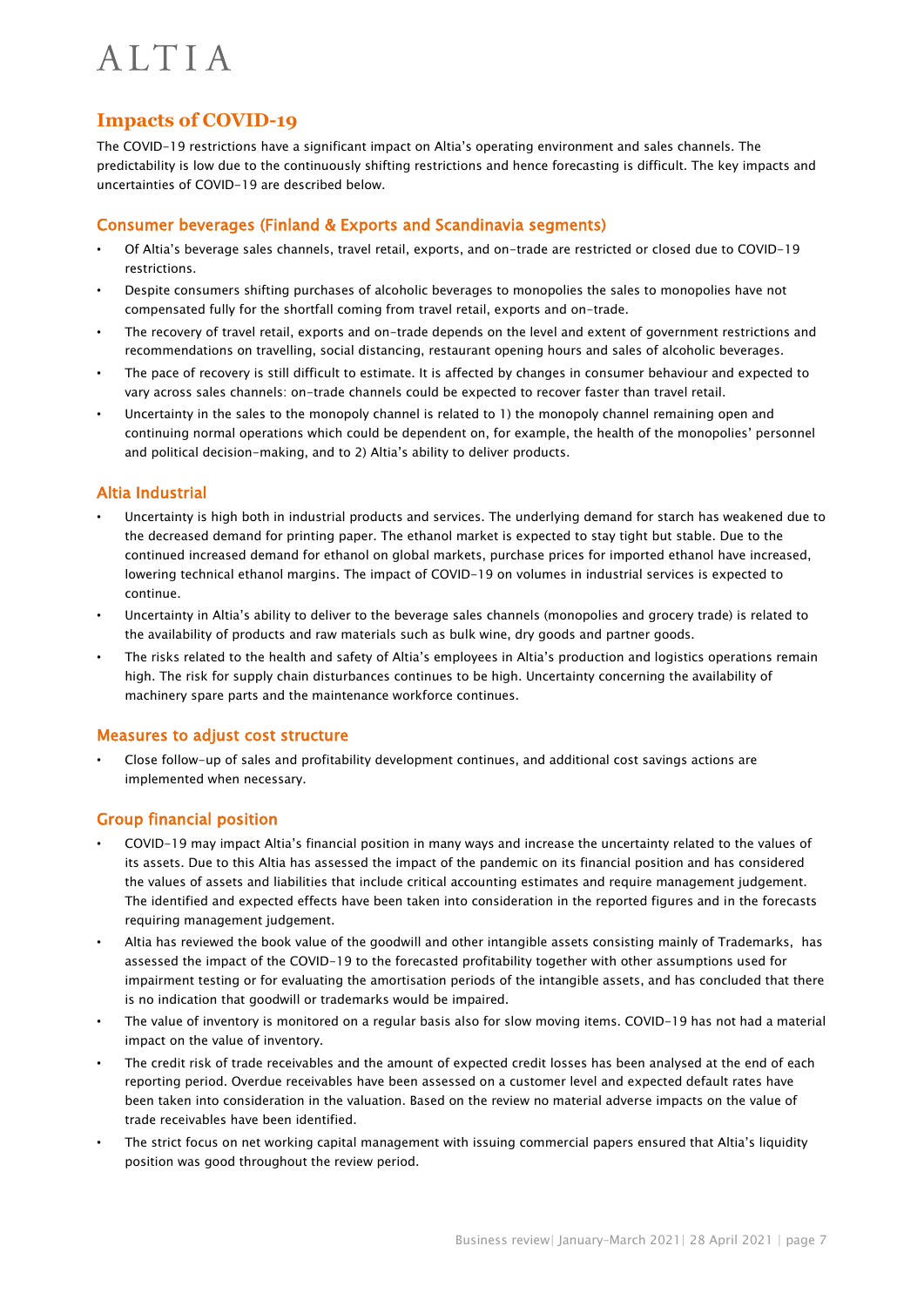

## **Segments**

#### **Finland & Exports**

The Finland & Exports segment comprises the import, sale and marketing of wines, spirits and other beverages in Finland and the Baltics, as well as exports and travel retail.

In January–March, net sales in the Finland & Exports segment were EUR 23.0 (23.8) million, down by 3.5% from the previous year. The net sales decline was due to the sales drop in travel retail and on-trade where the negative impact of COVID-19 was significant. Spirits sales declined due to travel retail, and wine sales declined due to partner portfolio changes during 2020.

In Finland, the market volumes in the monopoly were high as consumers shifted purchases from the restricted sales channels to the monopoly and because of the timing of Easter sales. In the Finnish grocery trade, net sales grew steadily driven by new launches and improved distribution. In the Baltics, the positive development in the domestic grocery trade partly offset the decrease in harbour trade.

In Exports, Larsen Aqua Ignis was launched to the US market. Koskenkorva vodka a had strong sales development in the first quarter, while Larsen sales in Asia remained low.

Comparable EBITDA was EUR 3.5 (2.8) million, 15.2% (11.7%) of net sales. EBITDA improved due to the positive product and channel mix, revenue management initiatives and postponed marketing expenditure and other cost saving initiatives.

#### **Scandinavia**

The Scandinavia segment comprises the import, sale and marketing of wines, spirits and other beverages in Sweden, Norway and Denmark.

In January-March, net sales in the Scandinavia segment increased by 9.9% and were EUR 24.2 (22.0) million. In constant currencies, net sales grew by 3.9%.

Reported net sales were supported by the earlier Easter and strengthening of the local currencies. Altia's sales in the Swedish monopoly increased from the first quarter 2020 level with a significant uplift in spirits sales, offsetting the short-fall from the restricted on-trade channel. Altia has continued to launch new exciting novelties in growing categories with promising results. The sales of wine in Sweden was negatively impacted by partner changes during 2020. Altia's sales of spirits and wine in the Norwegian monopoly were well above last year´s level. The increase is mainly a result of COVID-19 restrictions in the on-trade channel and travelling, hence consumers shifting purchases to the monopoly.

Comparable EBITDA of the Scandinavian segment was EUR 1.7 (-0.1) million, which is equivalent to a comparable EBITDA margin of 7.1% (-0.6%). Revenue management, channel mix and Easter sales impacted profitability positively together with postponed marketing activities in on trade. The strengthening of local currencies impacted comparable EBITDA positively.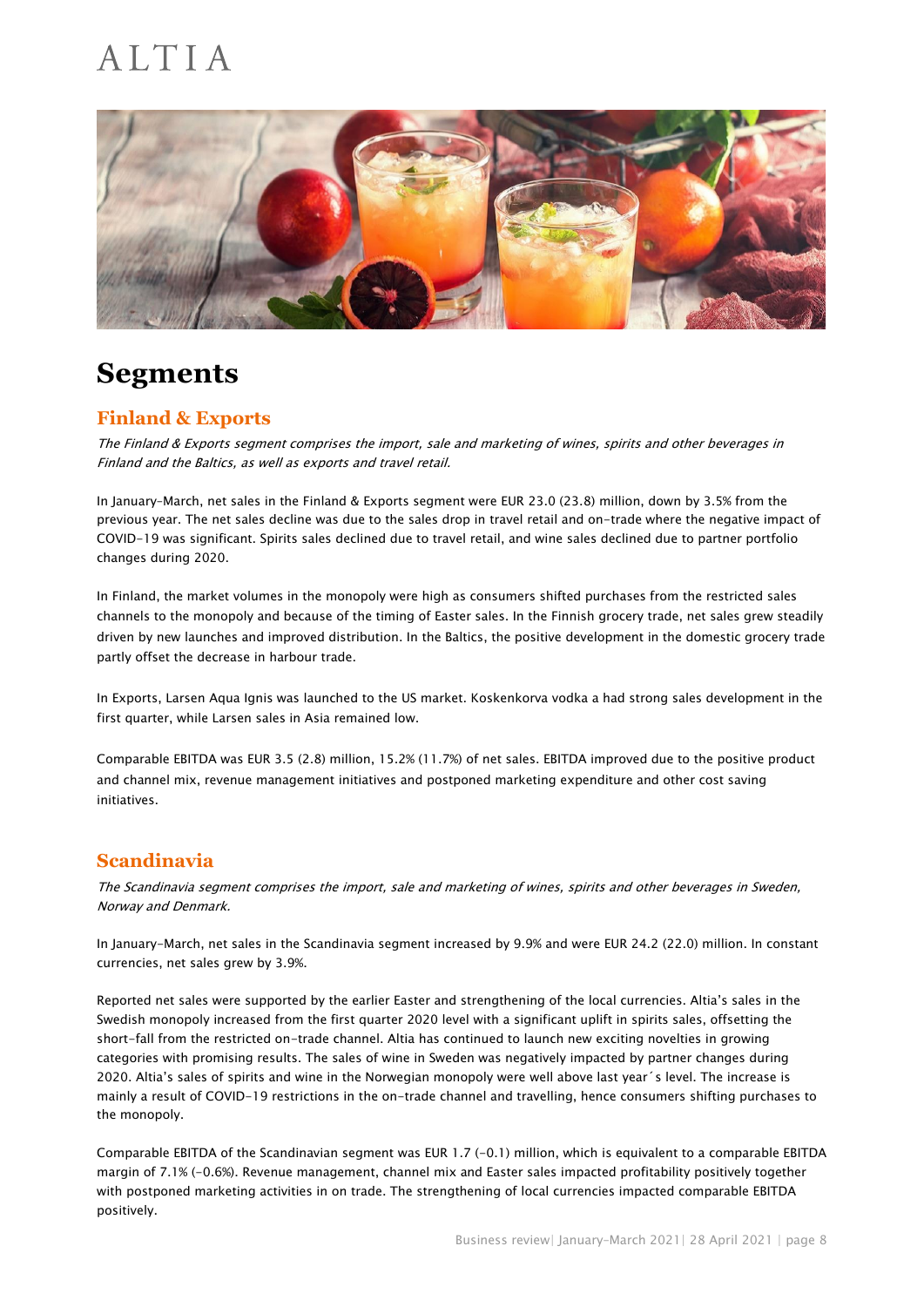#### **Altia Industrial**

The Altia Industrial segment comprises Koskenkorva plant operations, starch, feed component and technical ethanol businesses, as well as contract manufacturing services. It also includes supply chain operations, i.e. production operations in different countries, customer service and logistics.

In January-March, net sales in the Altia Industrial segment increased by 9.4% and were EUR 24.5 (22.4) million. Net sales increased in industrial products with growth in all product groups. The demand for technical ethanol has stabilised, with the previous year´s demand being exceptionally strong due to the COVID-19 pandemic. However, the technical ethanol net sales of the first quarter of 2021 was impacted by non-recurring demand. During the first quarter, Altia reduced its cognac inventory as part of long-term working capital management. Proceeds from the sale impacted the net sales positively.

Comparable EBITDA was EUR 2.1 (2.2) million, which is equivalent to a comparable EBITDA margin of 8.7% (9.7%). The decrease in profitability was mainly due to the higher price level of barley compared to the price level in the previous year.

## **Altia's share**

#### **Flagging notifications**

During the review period January–March 2021 Altia was not informed of changes in ownership.

## **Governance**

#### **Annual General Meeting 2021**

Altia's Annual General Meeting was held in Helsinki on 19 March 2021. The Annual General Meeting adopted the financial statements and discharged the members of the Board of Directors and the CEO from liability for the financial year 2020. The meeting approved the proposal by the Board of Directors to pay a dividend of EUR 0.35 per share for the financial year 2020.

Further to the dividend payable for the financial year 2020 the Annual General Meeting decided to renew the Board of Directors' authorisation to resolve on an extra dividend. In connection with the resolution to approve the merger between Altia Plc and Arcus ASA, Altia Plc's Extraordinary General Meeting held on 12 November 2020 authorised the Board of Directors to resolve on the payment of an extra dividend, in one or several instalments, in the maximum total amount of EUR 0.40 per share (representing approximately EUR 14.5 million) to the shareholders of the company prior to the registration of the execution of the merger between Altia Plc and Arcus ASA.

The current members of the Board of Directors Jukka Leinonen, Tiina Lencioni, Jyrki Mäki-Kala, Jukka Ohtola, Anette Rosengren, Torsten Steenholt and Sanna Suvanto-Harsaae were re-elected as members of the Board of Directors. Sanna Suvanto-Harsaae was elected as Chairman and Jyrki Mäki-Kala as Vice Chairman of the Board of Directors. The term for the members of the Board of Directors ends on the closing date of the merger of Altia Plc and Arcus ASA, however no later than by the end of Altia Plc's 2022 Annual General Meeting.

The Annual General Meeting adopted the Remuneration Report of the governing bodies and re-elected PricewaterhouseCoopers Oy as the company's auditor. PricewaterhouseCoopers Oy has informed the company that Authorised Public Accountant Ylva Eriksson continues as the auditor in charge.

## **Merger of Altia and Arcus**

The Boards of Directors of Altia Plc and Arcus ASA jointly announced on 29 September 2020 that Altia and Arcus had entered into a combination agreement to form a leading Nordic wine and spirits brand house. The combination will be implemented as a statutory cross-border absorption merger whereby Arcus will be merged into Altia and dissolved. On 12 November 2020, the Extraordinary General Meetings of Altia and Arcus, respectively, approved the merger plan.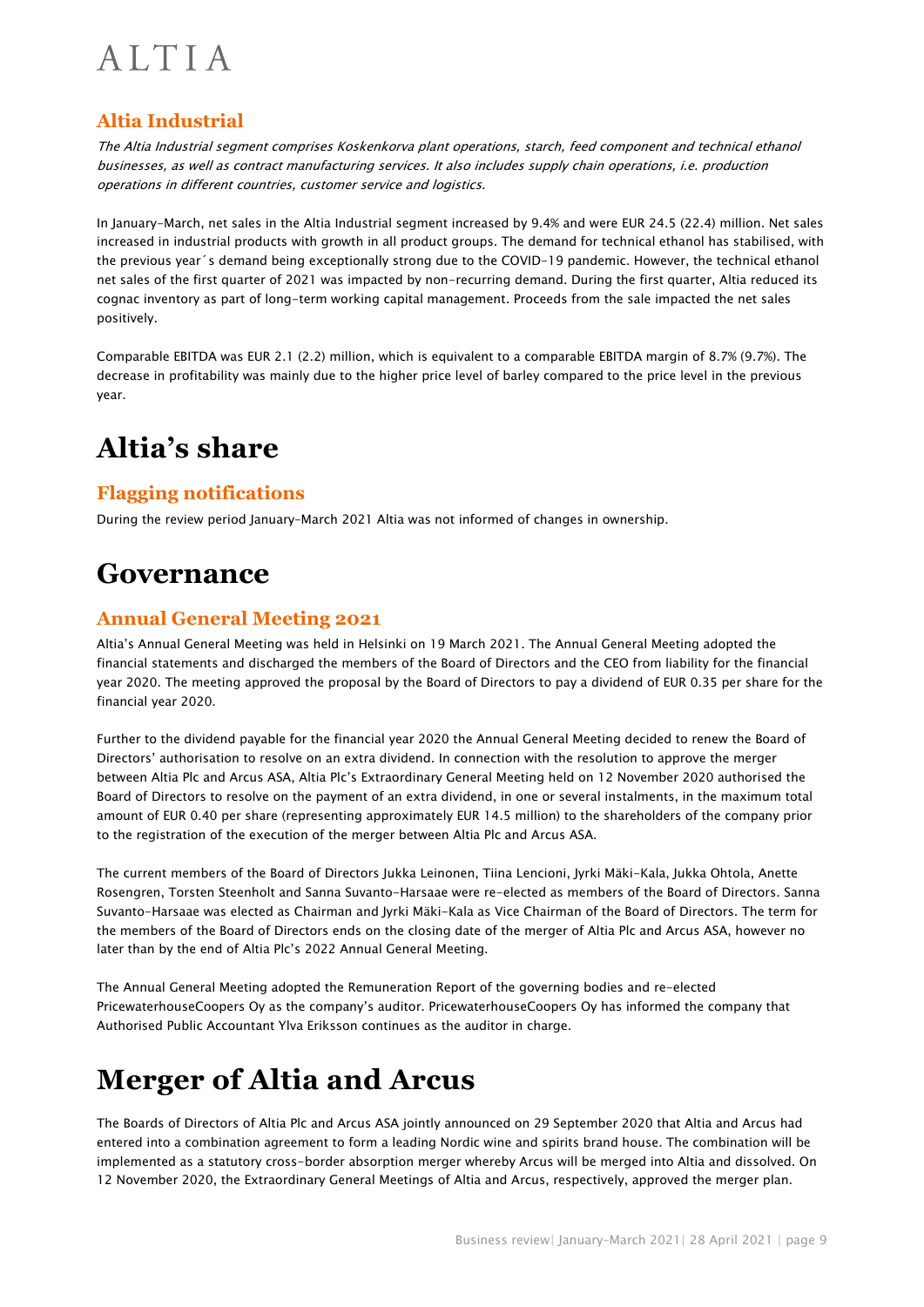The completion of the Merger is subject to, inter alia, merger control approvals from the Finnish Competition and Consumer Authority (the "FCCA"), the Swedish Competition Authority (the "SCA") and the Norwegian Competition Authority (the "NCA").

On 15 April, Altia announced that the SCA has decided to approve the Merger, conditional on the divestment of Altia's aquavit brands Skåne Akvavit and Hallands Fläder and cognac brand Grönstedts and Arcus' spirits brand Dworek. As an alternative to the divestment of Altia's cognac brand Grönstedts, Arcus' Braastad brand may be sub-licensed in Sweden. Altia and Arcus have also committed to provide transitional services to the buyer for a limited period, to the extent required.

On 19 April, Altia announced that the FCCA has decided to approve the Merger, conditional on the divestment of Altia's aquavit brand Skåne Akvavit prior to the completion of the Merger and the termination of Arcus' distribution agreement concerning the liqueur brand Metsmaasikas. Altia and Arcus have also committed to provide transitional services to the buyer for a limited period, to the extent required.

As disclosed on 15 April 2021, Altia and Arcus have also offered remedies to the NCA. The decision by the NCA is expected to be received by 20 May 2021.

Based on a commitment made by Arcus to the Danish Competition Council as set out in the authority's decision of 26 September, 2012, Arcus is prevented from re-acquiring the aquavit brand Brøndums, which it divested to Altia in 2013 in order to receive clearance for its acquisition of Pernod Ricard Denmark A/S. Therefore, to comply with the said decision, Altia will divest the aquavit brand Brøndums.

The approved and proposed remedy divestments will not affect the previously communicated synergy potential or the industrial logic behind the combination of Altia and Arcus. These divestments will not include production equipment, facilities or employees.

Altia and Arcus continue to be fully committed to the Merger and are working closely with the competition authorities to obtain regulatory approvals allowing completion of the Merger as planned by the end of the first half of 2021. However, as disclosed on 15 April 2021, completion of the Merger may be delayed till the autumn of 2021, since a binding agreement on the divestments must be entered into prior to the completion of the Merger. The divestment processes have been initiated, and negotiations with several potential buyers are ongoing.

Altia announced on 26 February, 9 April and 20 April that the Finnish Financial Supervisory Authority has approved supplements to the merger prospectus concerning the Merger.

More information about the merger is available at:<https://altiagroup.com/investors/merger>

## **Outlook for 2021**

#### **Market outlook**

The development of the Group's business operations and profitability are affected by the competitive environment, the overall economic outlook and changes in alcohol taxation and regulation. Uncertainty related to changes in consumer buying behaviour and consumer demand continues. In addition, overall fluctuations of direct product costs affect the Group's profitability.

COVID-19 update: Of Altia's beverage sales channels, travel retail, exports and on-trade are restricted or closed due to COVID-19 restrictions. The recovery of these channels depends on the level and extent of government restrictions and recommendations and how consumer behaviour changes. The pace of recovery is difficult to estimate and is expected to vary across sales channels. Uncertainty in the economy and operating environment is high, and the risk of an economic slowdown is high.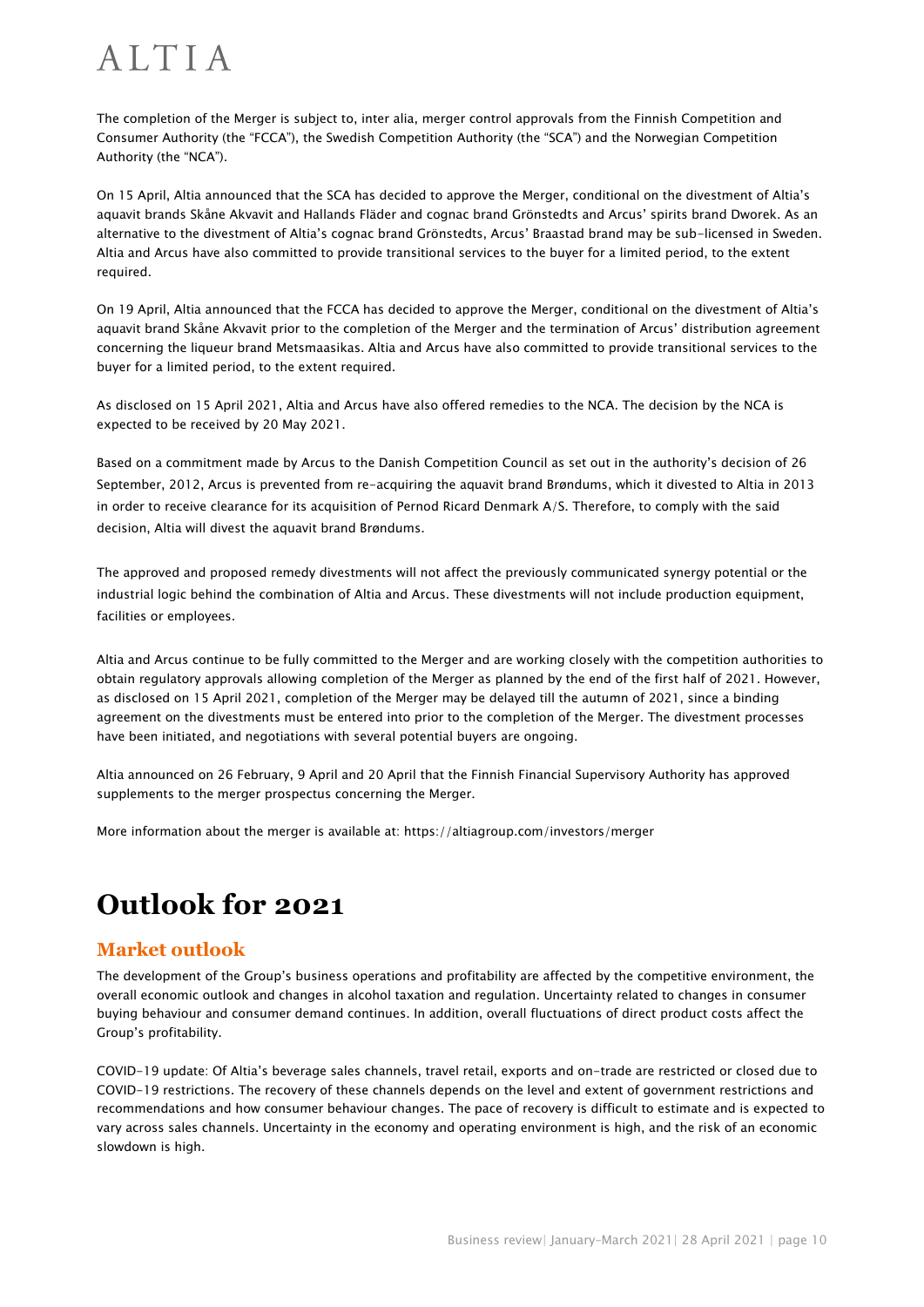#### **Guidance**

Altia has decided to provide a short-term outlook but no guidance for 2021, due to the uncertainties caused by COVID-19 and the low predictability for the full year 2021. The short-term outlook remains the same as in the Financial Statements Bulletin on 25 February 2021.

In the first half of 2021, COVID-19 is expected to impact travel retail, exports and on-trade. The channel shift in the monopoly markets is expected to continue for as long as travel retail and on-trade continue to be restricted. The situation is expected to stabilise earliest after the summer period.

In Altia Industrial, for the first half of 2021, COVID-19 is expected to continue to impact contract manufacturing and industrial products in a significant way. The increased prices of imported ethanol puts pressure on technical ethanol margins. Barley prices increased at the beginning of this year and the price level is expected to be higher than in 2020 until the new crop.

The recovery of the operating environment depends largely on the development of COVID-19, the progress of vaccinations, and changes in consumer behaviour.

## **Financial calendar for 2021**

Altia will publish financial reports in 2021 as follows:

- 18 August: Half-Year Report for January-June 2021
- 3 November: Business Review for January-September 2021

Helsinki, 28 April 2021 Altia Plc Board of Directors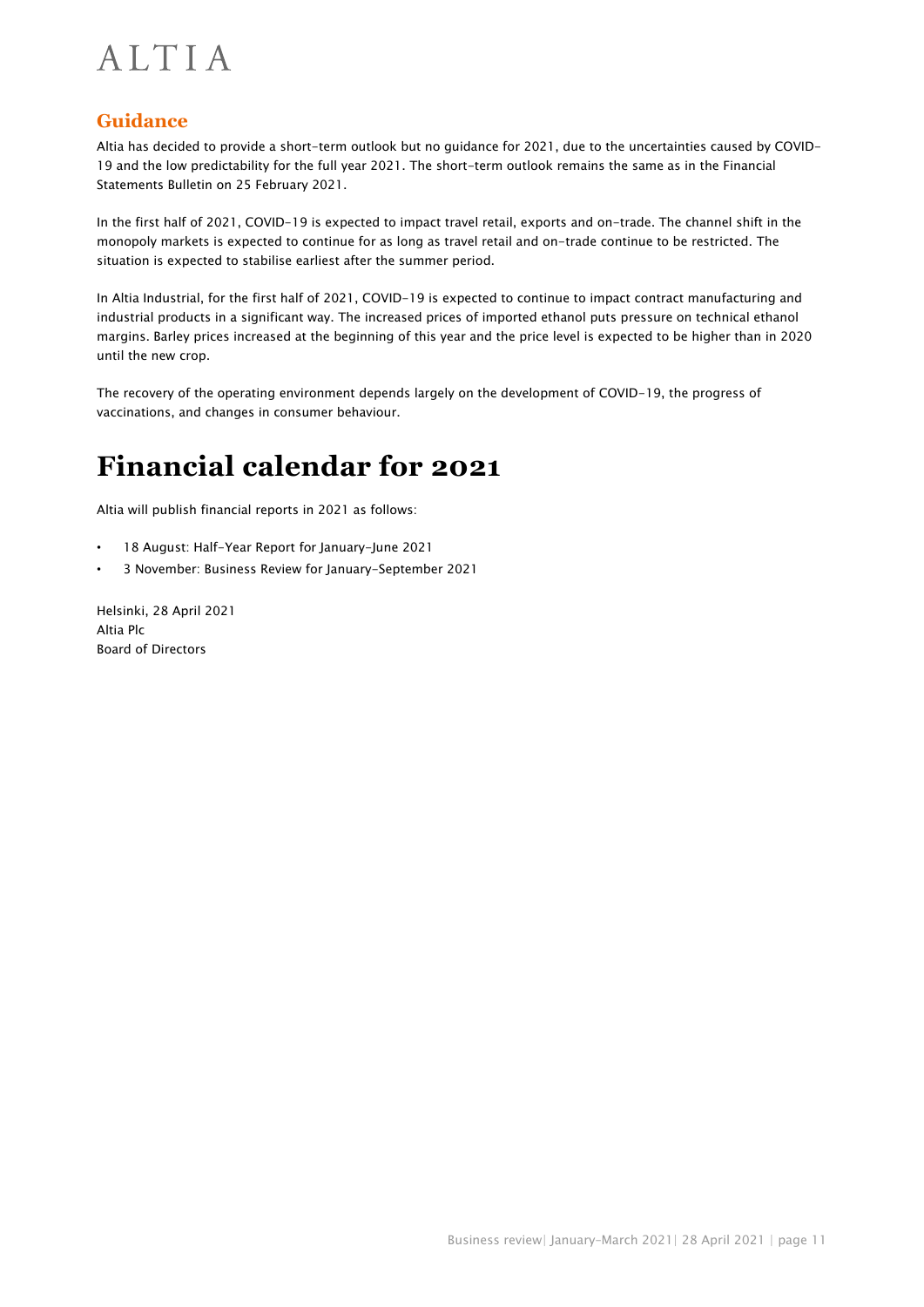#### IMPORTANT INFORMATION

The securities referred to in this document in relation to the merger have not been, and will not be, registered under the United States Securities Act of 1933, as amended (the "U.S. Securities Act"), or the securities laws of any state of the United States (as such term is defined in Regulation S under the U.S. Securities Act) and may not be offered, sold or delivered, directly or indirectly, in or into the United States absent registration, except pursuant to an exemption from, or in a transaction not subject to, the registration requirements of the U.S. Securities Act and in compliance with any applicable state and other securities laws of the United States. This document does not constitute an offer to sell or solicitation of an offer to buy any of the shares in the United States. Any offer or sale of new Altia shares made in the United States in connection with the merger may be made pursuant to the exemption from the registration requirements of the U.S. Securities Act provided by Rule 802 thereunder.

Altia is a Finnish company and Arcus is a Norwegian company. The transaction, including the information distributed in connection with the merger and the related shareholder votes, is subject to disclosure, timing and procedural requirements of a non-U.S. country, which are different from those of the United States. The financial information included or referred to in this document has been prepared in accordance with IFRS, which may not be comparable to the accounting standards, financial statements or financial information of U.S. companies or applicable in the United States.

It may be difficult for U.S. shareholders of Arcus to enforce their rights and any claim they may have arising under U.S. federal or state securities laws, since Altia and Arcus are not located in the United States, and all or some of their officers and directors are residents of non-U.S. jurisdictions. It may be difficult to compel a foreign company and its affiliates to subject themselves to a U.S. court's judgment. U.S. shareholders of Arcus may not be able to sue Altia or Arcus or their respective officers and directors in a non-U.S. court for violations of U.S. laws, including federal securities laws, or at the least it may prove to be difficult to evidence such claims. Further, it may be difficult to compel Altia or Arcus and their affiliates to subject themselves to the jurisdiction of a U.S. court. In addition, there is substantial doubt as to the enforceability in a foreign country in original actions, or in actions for the enforcement of judgments of U.S. courts, based on the civil liability provisions of the U.S. federal securities laws.

Arcus' shareholders should be aware that Altia is prohibited from purchasing Arcus' shares otherwise than under the merger, such as in open market or privately negotiated purchases, at any time during the pendency of the merger under the Merger Plan.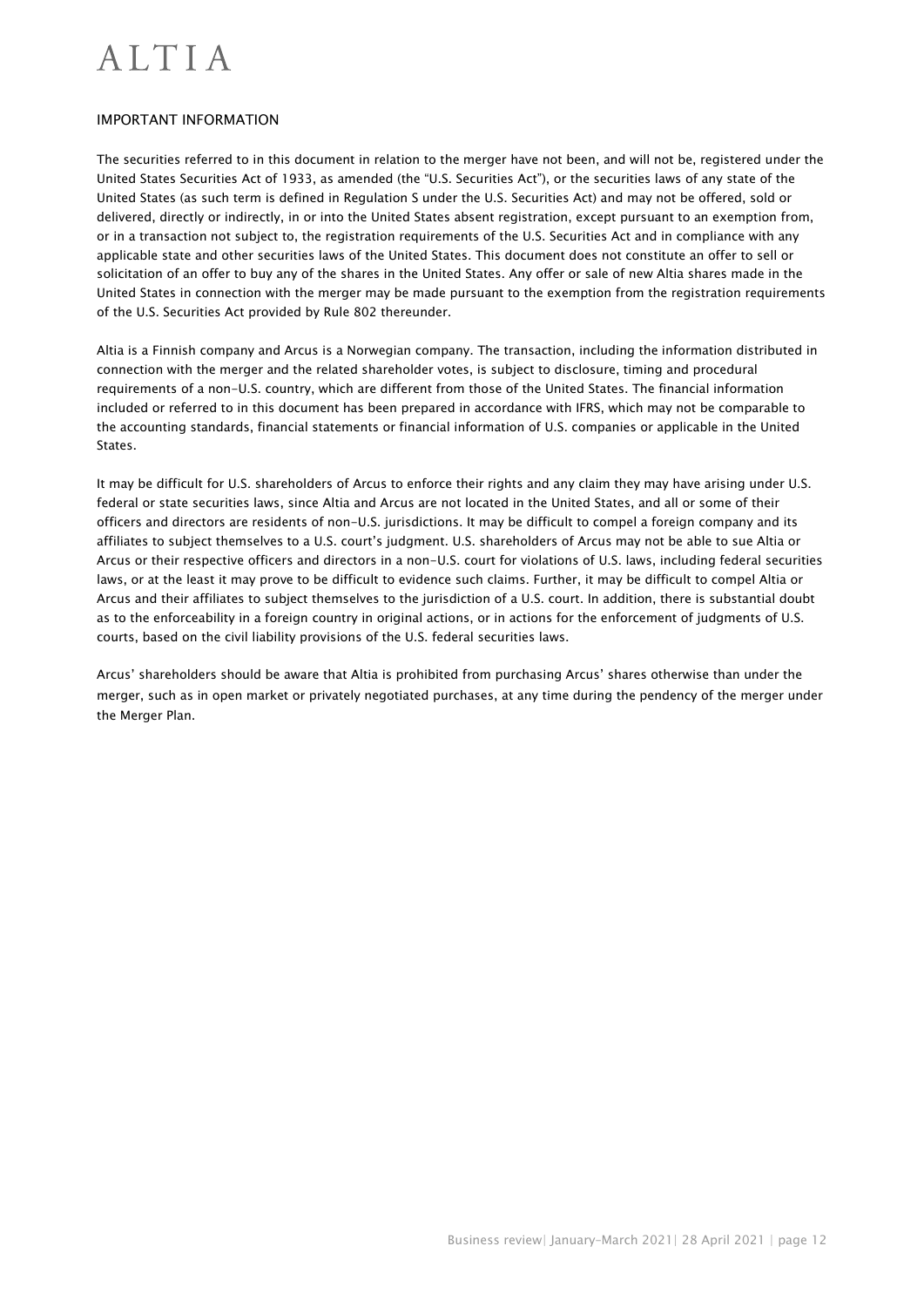## **Appendix:**

#### RECONCILIATION OF ALTERNATIVE PERFORMANCE MEASURES (APM) TO IFRS FIGURES AND ITEMS AFFECTING COMPARABILITY (IAC)

| <b>EUR million</b>                                         | Q1 21                    | Q1 20  | 2020    |
|------------------------------------------------------------|--------------------------|--------|---------|
| Items affecting comparability                              |                          |        |         |
| Net gains or losses from business and assets disposals     | $\qquad \qquad -$        |        |         |
| Cost for closure of business operations and restructurings |                          | $-0.1$ | $-0.3$  |
| Major corporate projects                                   |                          |        |         |
| Costs related to the closed voluntary pension scheme       | $\overline{\phantom{m}}$ |        | $-0.5$  |
| Costs related to the merger plan of Altia and Arcus        | $-3.2$                   |        | $-11.4$ |
| Total items affecting comparability                        | $-3.2$                   | $-0.1$ | $-12.1$ |
|                                                            |                          |        |         |
| <b>Comparable EBITDA</b>                                   |                          |        |         |
| Operating result                                           | 0.7                      | 1.0    | 22.9    |
| Less:                                                      |                          |        |         |
| Depreciation, amortisation and impairment                  | 3.9                      | 4.4    | 17.4    |
| Total items affecting comparability                        | 3.2                      | 0.1    | 12.1    |
| <b>Comparable EBITDA</b>                                   | 7.7                      | 5.5    | 52.4    |
| % of net sales                                             | 10.8                     | 8.1    | 15.3    |
|                                                            |                          |        |         |
| <b>Comparable EBIT</b>                                     |                          |        |         |
| Operating result                                           | 0.7                      | 1.0    | 22.9    |
| Less:                                                      |                          |        |         |
| Total items affecting comparability                        | 3.2                      | 0.1    | 12.1    |
| <b>Comparable EBIT</b>                                     | 3.9                      | 1.1    | 35.0    |
| % of net sales                                             | 5.4                      | 1.6    | 10.2    |

Altia presents alternative performance measures as additional information to financial measures presented in the consolidated income statement, consolidated balance sheet and consolidated statement of cash flows prepared in accordance with IFRS. In Altia's view, alternative performance measures provide significant additional information on Altia's results of operations, financial position and cash flows to management, investors, analysts and other stakeholders.

Alternative performance measures should not be viewed in isolation or as a substitute to the IFRS financial measures. All companies do not calculate alternative performance measures in a uniform way, and therefore Altia's alternative performance measures may not be comparable with similarly named measures presented by other companies.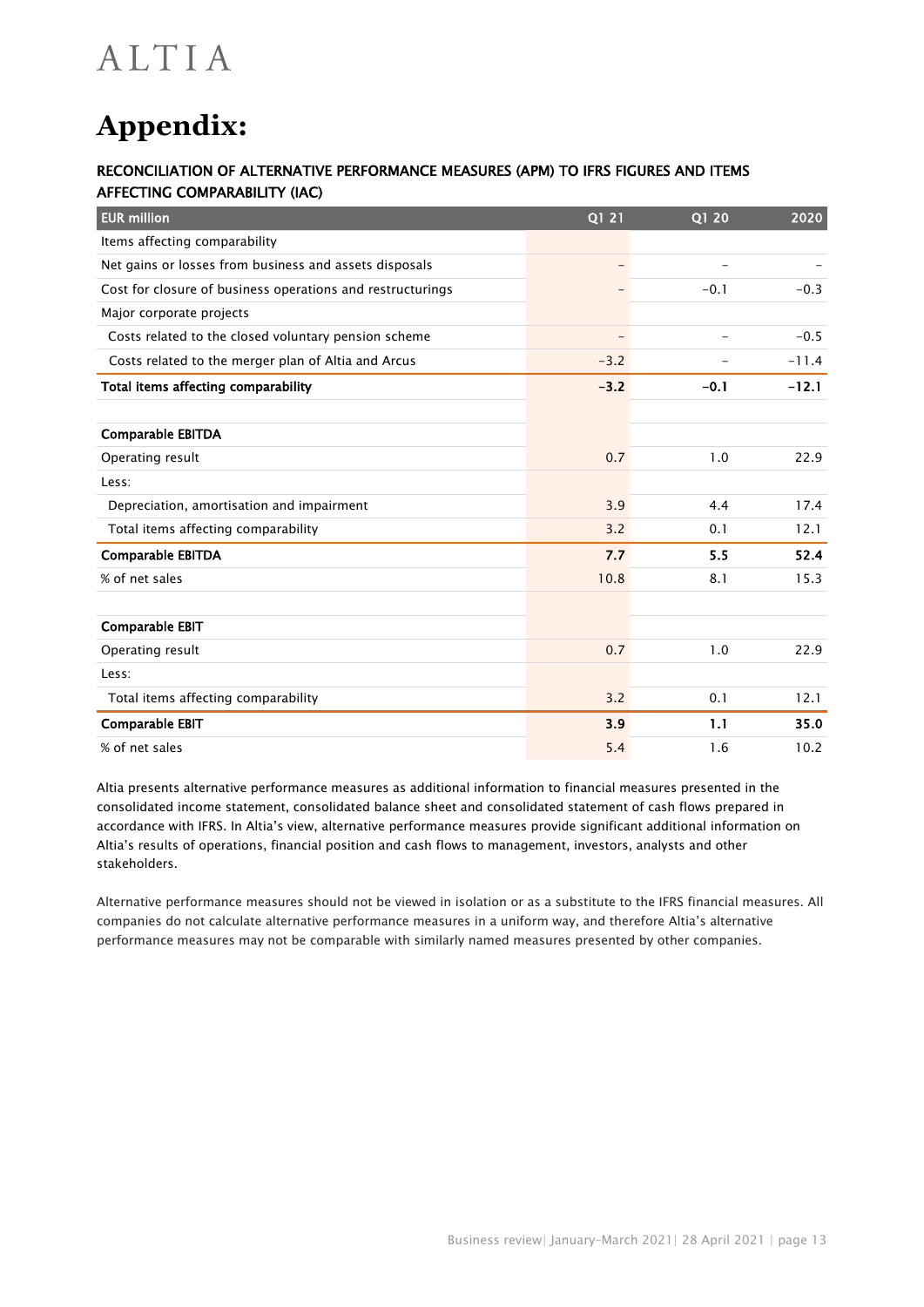| Key figure                                                                         | <b>Definition</b>                                                                                                                                                                                                                    | Reason for the use                                                                                                                                                                                                                                                                                                                            |
|------------------------------------------------------------------------------------|--------------------------------------------------------------------------------------------------------------------------------------------------------------------------------------------------------------------------------------|-----------------------------------------------------------------------------------------------------------------------------------------------------------------------------------------------------------------------------------------------------------------------------------------------------------------------------------------------|
| <b>EBITDA</b>                                                                      | Operating result before depreciation and                                                                                                                                                                                             | <b>EBITDA</b> is the indicator to measure the                                                                                                                                                                                                                                                                                                 |
|                                                                                    | amortisation                                                                                                                                                                                                                         | performance of the Group.                                                                                                                                                                                                                                                                                                                     |
| EBITDA margin, %                                                                   | EBITDA / Net sales                                                                                                                                                                                                                   |                                                                                                                                                                                                                                                                                                                                               |
| Comparable operating result<br>Comparable operating margin, %<br>Comparable EBITDA | Operating result excluding items<br>affecting comparability<br>Comparable operating result / Net sales<br>EBITDA excluding items affecting                                                                                           | Comparable EBITDA, comparable EBITDA<br>margin, comparable operating result and<br>comparable operating margin are<br>presented in addition to EBITDA and                                                                                                                                                                                     |
| Comparable EBITDA margin, %                                                        | comparability<br>Comparable EBITDA / Net sales                                                                                                                                                                                       | operating result to reflect the underlying<br>business performance and to enhance<br>comparability from period to period.<br>Altia believes that these comparable<br>performance measures provide<br>meaningful supplemental information by<br>excluding items outside normal<br>business, which reduce comparability<br>between the periods. |
|                                                                                    | Material items outside normal business,<br>such as net gains or losses from<br>business and assets disposals,<br>impairment losses, cost for closure of                                                                              | Comparable EBITDA is an internal<br>measure to assess performance of Altia<br>and key performance measure at<br>segment level together with Net Sales.                                                                                                                                                                                        |
| Items affecting comparability                                                      | business operations and restructurings,<br>major corporate projects including<br>direct transaction costs related to<br>business acquisitions, voluntary pension<br>plan change and costs related to other<br>corporate development. | Comparable EBITDA margin is also one<br>of Altia's financial targets. Comparable<br>EBITDA is commonly used as a base for<br>valuation purposes outside the Company<br>and therefore important measure to<br>report regularly.                                                                                                                |
| Borrowings                                                                         | Non-current borrowings + Current<br>borrowings                                                                                                                                                                                       |                                                                                                                                                                                                                                                                                                                                               |
| Net debt                                                                           | Borrowings+non-current and current<br>lease liabilities - cash and cash<br>equivalents                                                                                                                                               | Net debt is an indicator to measure the<br>total external debt financing of the<br>Group.                                                                                                                                                                                                                                                     |
| Gearing, %                                                                         | Net debt / Total equity                                                                                                                                                                                                              | Gearing ratio helps to show a financial<br>risk level and it is a useful measure for<br>management to monitor the level of<br>Group's indebtedness. It is an important<br>measure for the loan portfolio.                                                                                                                                     |
| Equity ratio, %                                                                    | Total equity / (Total assets - Advances                                                                                                                                                                                              | Equity / assets ratio helps to show<br>financial risk level and it is a useful<br>measure for management to monitor the<br>level of Group's capital used in the                                                                                                                                                                               |
|                                                                                    | received)                                                                                                                                                                                                                            | operations.                                                                                                                                                                                                                                                                                                                                   |
| Net debt / Comparable EBITDA                                                       | Net debt / Comparable EBITDA                                                                                                                                                                                                         | The level of Net debt / Comparable<br>EBITDA is one of Altia's financial targets.                                                                                                                                                                                                                                                             |
| Earnings / share                                                                   | Result for the period attributable to<br>shareholders of the parent<br>company/Share-issue adjusted number                                                                                                                           |                                                                                                                                                                                                                                                                                                                                               |
|                                                                                    | of shares during the period                                                                                                                                                                                                          |                                                                                                                                                                                                                                                                                                                                               |

#### THE DEFINITIONS AND REASONS FOR THE USE OF FINANCIAL KEY INDICATORS